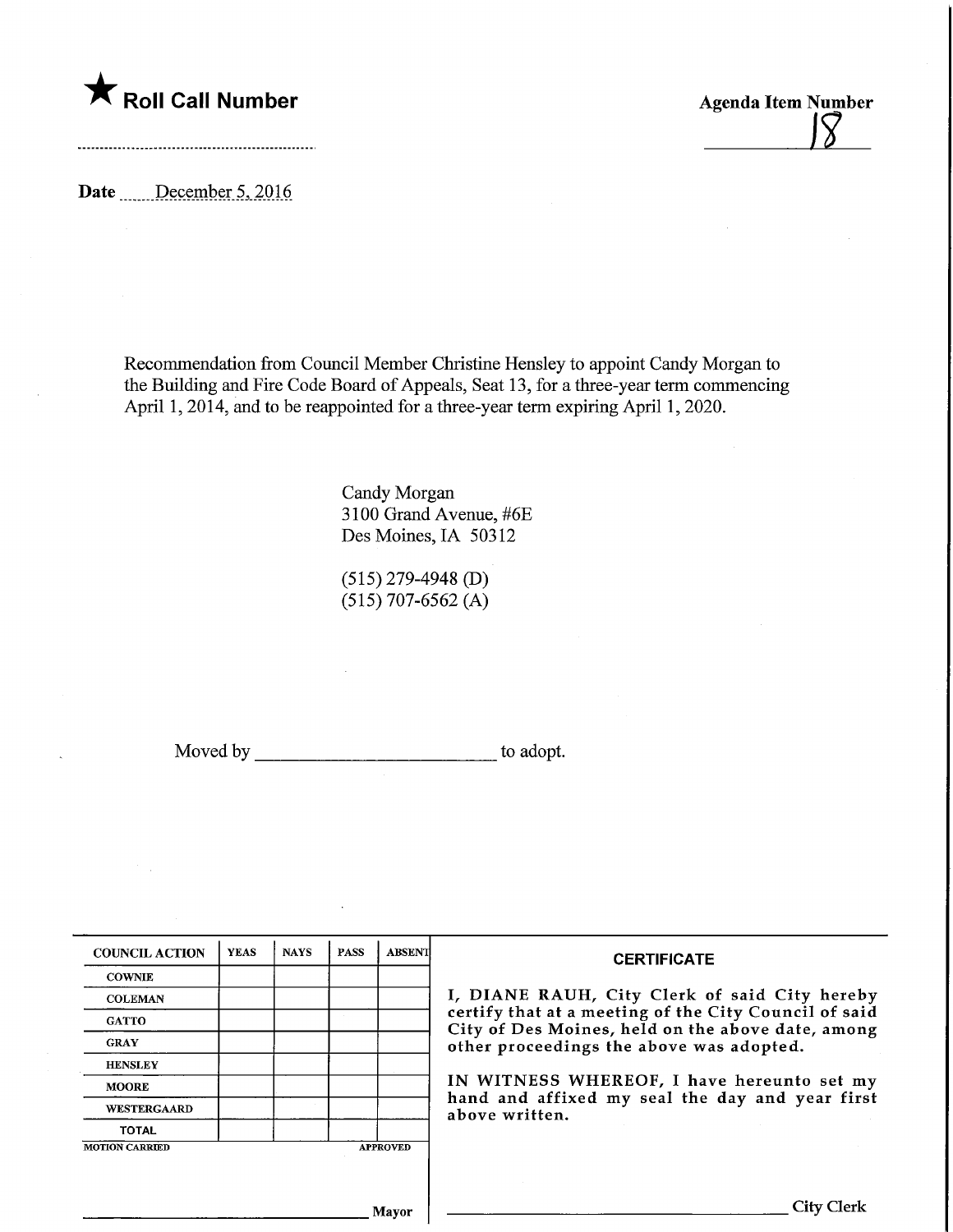## Herzberg, Karen M.

**From:** Rauh, Diane I.<br> **Sent:** Wednesday, N Wednesday, November 23, 2016 8:25 AM To: To: The Herzberg, Karen M.<br>
Subject: The FW: Apply to Serve FW: Apply to Serve on a City Board - form submission

-----Original Message-----From: website@dmgov.org [mailto:website@dmgov.org] Sent: Tuesday, November 22, 2016 4:09 PM To: BoardAppointments Subject: Apply to Serve on a City Board - form submission

First Name: Candy

Last Name: Morgan

Address: 3100 grand ave

City: DES moines

State: IA

Zip: 50312-4120

Daytime Phone: 5152794948

Alternate Phone: 515-707-6562

Email: candy\_morgan@msn.com

Occupation: Attorney

Occupation Duration: 43 years

Employer: Self

Employment Duration:

Business Address 1:

Business Address 2:

Business City:

Business State: IA

Business Zip: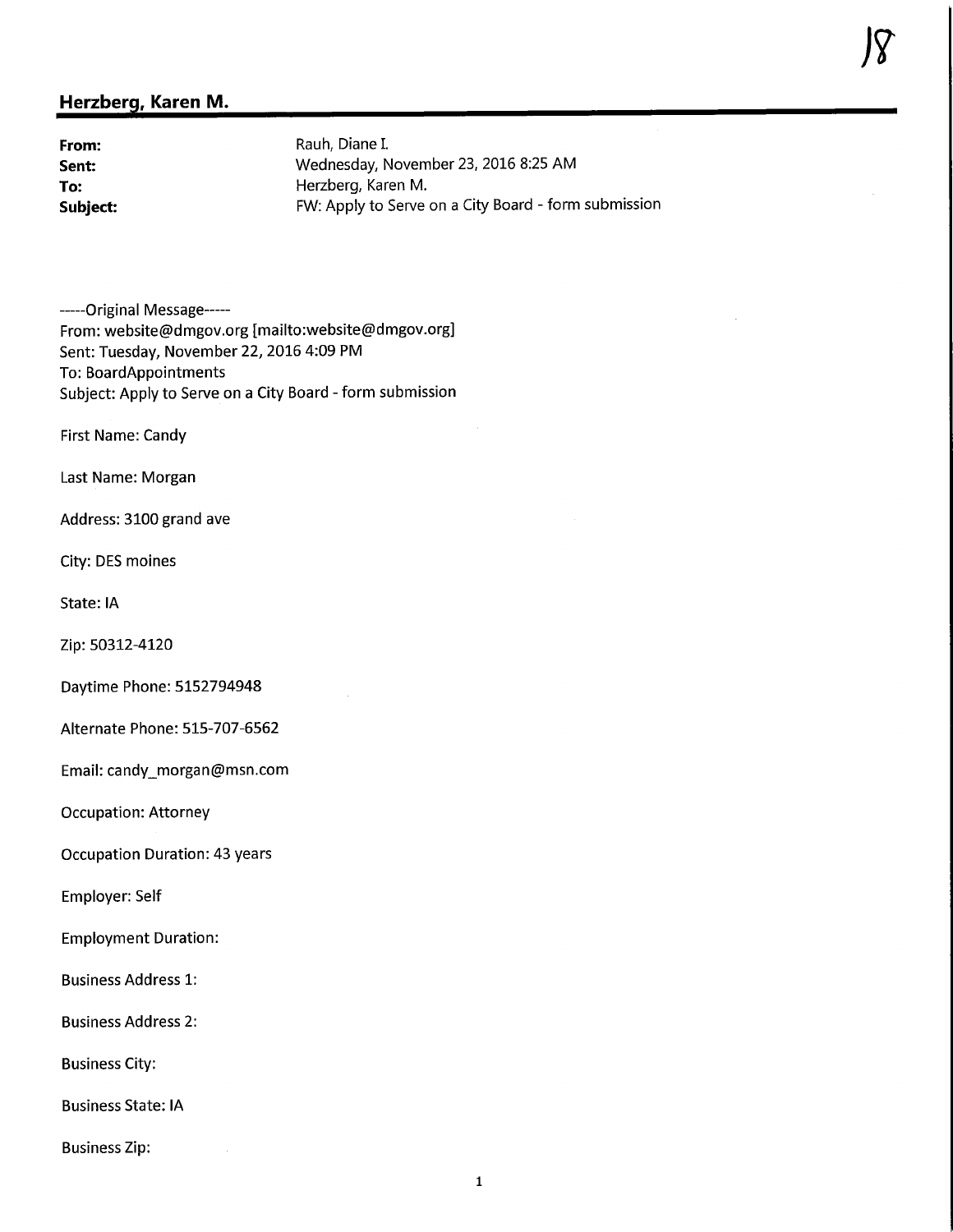Business Phone:

Business Fax:

Birth Date: 02/01/1948

Gender: Female

Are you a Des Moines resident?: Yes

Ward: Ward 4

Residency Duration: 35 years (originally from Des Moines)

Are you a registered voter?: Yes

Have you been previously employed by the City of Des Moines?: No

City Employed Relatives: None

Have you have served on Any Board, Commission, or Committee?: No

List Boards, Commissions and Committees and Date(s) served:

List Boards, Agencies, Civic, Service and/or Professional Organizations to which you are affiliated: Retired from the Polk County Attorney's Office.

Indicate other experiences or skills which will contribute to the mission of this Board, Commission or Committee: Previously represented the Polk County Housing Trust Fund.

First Board: Building and Fire Code Board of Appeals

Second Board: Civil and Human Rights Commission

Third Board: — Select One —

Fourth Board: --- Select One ---

Fifth Board: --- Select One ---

Most board seats have no special requirement other than being a citizen of Des Moines. However, some seats require special criteria for members.: Citizen of Des Moines, Attorney

Comments:

Signature: Candy Morgan

Submitted: 11/22/20164:08:57 PM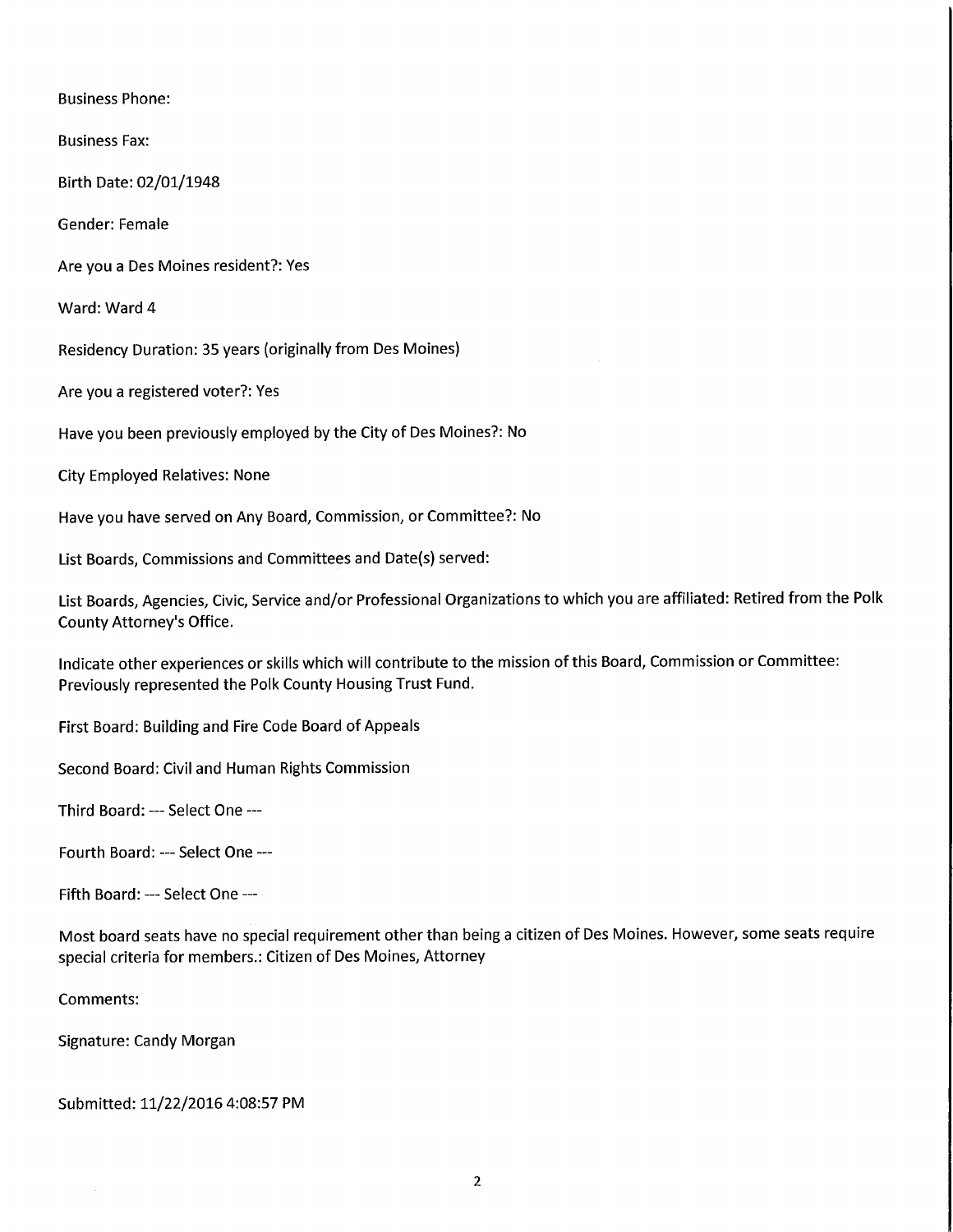## Building and Fire Code Board of Appeals

| Description:   | (1) The board has the authority to periodically review building, electrical, mechanical,<br>plumbing, and fire codes (2) Acts as a board of appeals to hear grievances arising from a<br>decision of the building official or fire chief; (3) Determine the suitability of alternate materials<br>and types of construction(4)Waives building code requirements under certain circumstances.                                                                                                                                                                                                                                                                                                                                                                                                                                                                                                                                                            |
|----------------|---------------------------------------------------------------------------------------------------------------------------------------------------------------------------------------------------------------------------------------------------------------------------------------------------------------------------------------------------------------------------------------------------------------------------------------------------------------------------------------------------------------------------------------------------------------------------------------------------------------------------------------------------------------------------------------------------------------------------------------------------------------------------------------------------------------------------------------------------------------------------------------------------------------------------------------------------------|
| Staff contact: | Brian Bishop - 283-4958                                                                                                                                                                                                                                                                                                                                                                                                                                                                                                                                                                                                                                                                                                                                                                                                                                                                                                                                 |
| Term length:   | Three years                                                                                                                                                                                                                                                                                                                                                                                                                                                                                                                                                                                                                                                                                                                                                                                                                                                                                                                                             |
| Expiration:    | April 1st                                                                                                                                                                                                                                                                                                                                                                                                                                                                                                                                                                                                                                                                                                                                                                                                                                                                                                                                               |
| Meetings:      | 3:30, Second Thursday of each month,                                                                                                                                                                                                                                                                                                                                                                                                                                                                                                                                                                                                                                                                                                                                                                                                                                                                                                                    |
| Location:      | 602 Robert D Ray Drive                                                                                                                                                                                                                                                                                                                                                                                                                                                                                                                                                                                                                                                                                                                                                                                                                                                                                                                                  |
|                | Argonne Armory, Lower Level, Room: St. Etienne Conference Room                                                                                                                                                                                                                                                                                                                                                                                                                                                                                                                                                                                                                                                                                                                                                                                                                                                                                          |
| Requirements:  | Seventeen members. Members must have a minimum of five years experience in one of the<br>required fields listed under "professional requirements."                                                                                                                                                                                                                                                                                                                                                                                                                                                                                                                                                                                                                                                                                                                                                                                                      |
|                | Prof. requirements: One lowa registered architect; one lowa registered professional structural or construction<br>engineer; one lowa registered professional mechanical engineer .; one lowa registered<br>professional electrical engineer; one general contractor - residential; one general contractor -<br>commercial; two Des Moines licensed active master electricians responsible for electrical<br>install operation of licensed electrical contractor; one Des Moines licensed master plumber<br>responsible for plumbing install operation of licensed plumbing contractor; one Des Moines<br>licensed journeyman plumber; two mechanical contractors with active Des Moines A, B, C or<br>D mechanical contractor license; one licensed attorney; one person experienced in real<br>estate or real estate financing; one person experienced in historic preservation; a building<br>official and Fire Marshall serve as ex-officio members. |

| <b>Member Information</b>                                                                |                                                                 |                                                                                     |                                                     |  |
|------------------------------------------------------------------------------------------|-----------------------------------------------------------------|-------------------------------------------------------------------------------------|-----------------------------------------------------|--|
| <b>Bart D Caldwell</b><br>1370 NW 72nd Street<br>Ankeny 50023                            | $(C)$ :<br>515 365-8225<br>(D):<br>(E): 515 710-5874<br>$(W)$ : | Term expires:<br>Took office:<br>Appointed by:<br>Residing in Ward:                 | 4/1/2017<br>1/23/2012<br>4 - Ward 4                 |  |
| Seat: 14 - Experience as fire<br>protection engineer, fire<br>science or fire technology |                                                                 | Eligibility:<br>Gender:                                                             | Eligible for reappointment<br>Male                  |  |
| Cody J Christensen                                                                       | $(C)$ :<br>$(D)$ :<br>$(E)$ :<br>$(W)$ .                        | Term expires:<br>Took office:<br>Appointed by:<br>Residing in Ward:<br>Eligibility: | 12/31/2020<br>3/9/2015<br>11 - Miscellaneous<br>N/A |  |
| Seat: 16 - Ex-Officio Building<br>Official                                               |                                                                 | Gender:                                                                             |                                                     |  |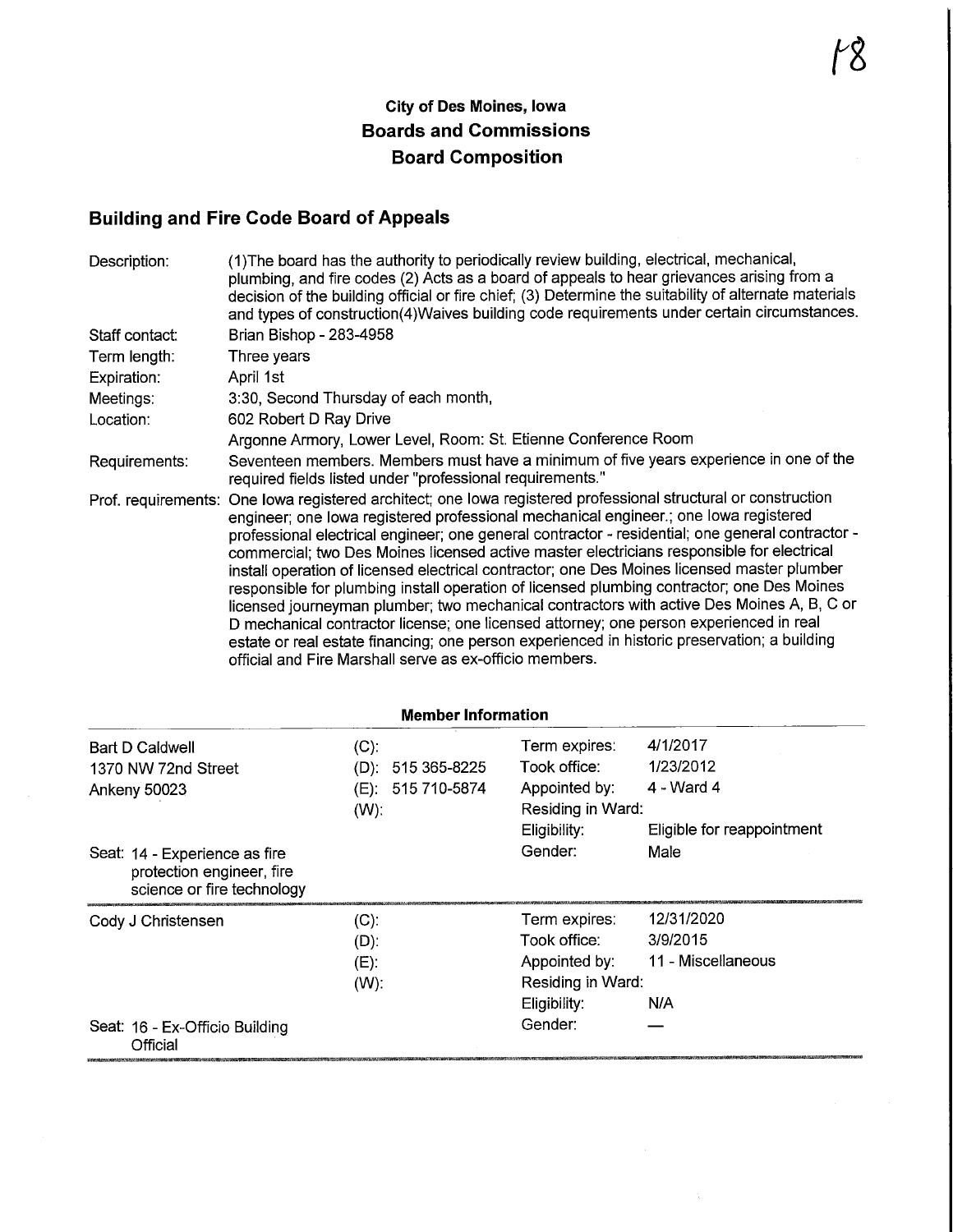Board Composition November 28, 2016 Page 2 of 4

|                                                                                                                    | <b>Member Information</b>                                               |                                                                                                  |                                                                                          |
|--------------------------------------------------------------------------------------------------------------------|-------------------------------------------------------------------------|--------------------------------------------------------------------------------------------------|------------------------------------------------------------------------------------------|
| Charles J Gassmann<br>6728 NW 48th Court<br>Johnston 50131<br>Seat: 11 - Mechanical Contractor                     | (C): 515 208-3540<br>$(D): 515244-8911$<br>$(E)$ :<br>(W): 515 244-8911 | Term expires:<br>Took office:<br>Appointed by:<br>Residing in Ward: 1<br>Eligibility:<br>Gender: | 4/1/2017<br>7/26/2010<br>1 - Ward 1<br>Eligible for reappointment<br>Male                |
| James W Johnson<br>3228 Skyline Drive<br>Des Moines 50310<br>Seat: 15 - Experience in Historic<br>Preservation     | $(C)$ :<br>$(D)$ :<br>$(E)$ :<br>515 274-1872<br>(W): 515 202-4460      | Term expires:<br>Took office:<br>Appointed by:<br>Residing in Ward: 1<br>Eligibility:<br>Gender: | 4/1/2015<br>2/14/2011<br>7 - Mayor<br>Eligible for reappointment<br>Male                 |
| Dave J Kriens, Jr.<br>2206 Watrous Avenue<br>Des Moines 50321<br>Seat: 10 - Master Plumber                         | $(C)$ :<br>(D): 515 288-8688<br>515 202-2492<br>(E):<br>$(W)$ :         | Term expires:<br>Took office:<br>Appointed by:<br>Residing in Ward: 3<br>Eligibility:<br>Gender: | 4/1/2018<br>12/20/2010<br>6 - At Large B - Coleman<br>Eligible for reappointment<br>Male |
| Chad Layland<br>2329 NW Maple<br>Ankeny 50023<br>Seat: 03 - Professional Electrical<br>Engineer                    | $(C)$ :<br>$(D)$ :<br>515 963-9570<br>(E):<br>(W): 515 288-6774         | Term expires:<br>Took office:<br>Appointed by:<br>Residing in Ward: 0<br>Eligibility:<br>Gender: | 4/1/2016<br>4/1/1999<br>6 - At Large B - Coleman<br>Eligible for reappointment<br>Male   |
| Jonathan K Lund<br>Seat: 17 - Fire Marshall                                                                        | $(C)$ :<br>$(D)$ :<br>$(E)$ :<br>$(W)$ :                                | Term expires:<br>Took office:<br>Appointed by:<br>Residing in Ward:<br>Eligibility:<br>Gender:   | 12/31/2020<br>3/9/2015<br>11 - Miscellaneous<br>N/A                                      |
| Martie D Mendenhall<br>7660 S.E. 9th Avenue<br>Pleasant Hill 50327<br>Seat: 06 - General Contractor<br>Residential | $(C)$ :<br>$(D)$ :<br>$(E)$ :<br>515 287-0097<br>(W): 515 280-3542      | Term expires:<br>Took office:<br>Appointed by:<br>Residing in Ward: 4<br>Eligibility:<br>Gender: | 4/1/2018<br>1/28/2002<br>3 - Ward 3<br>Eligible for reappointment<br>Male                |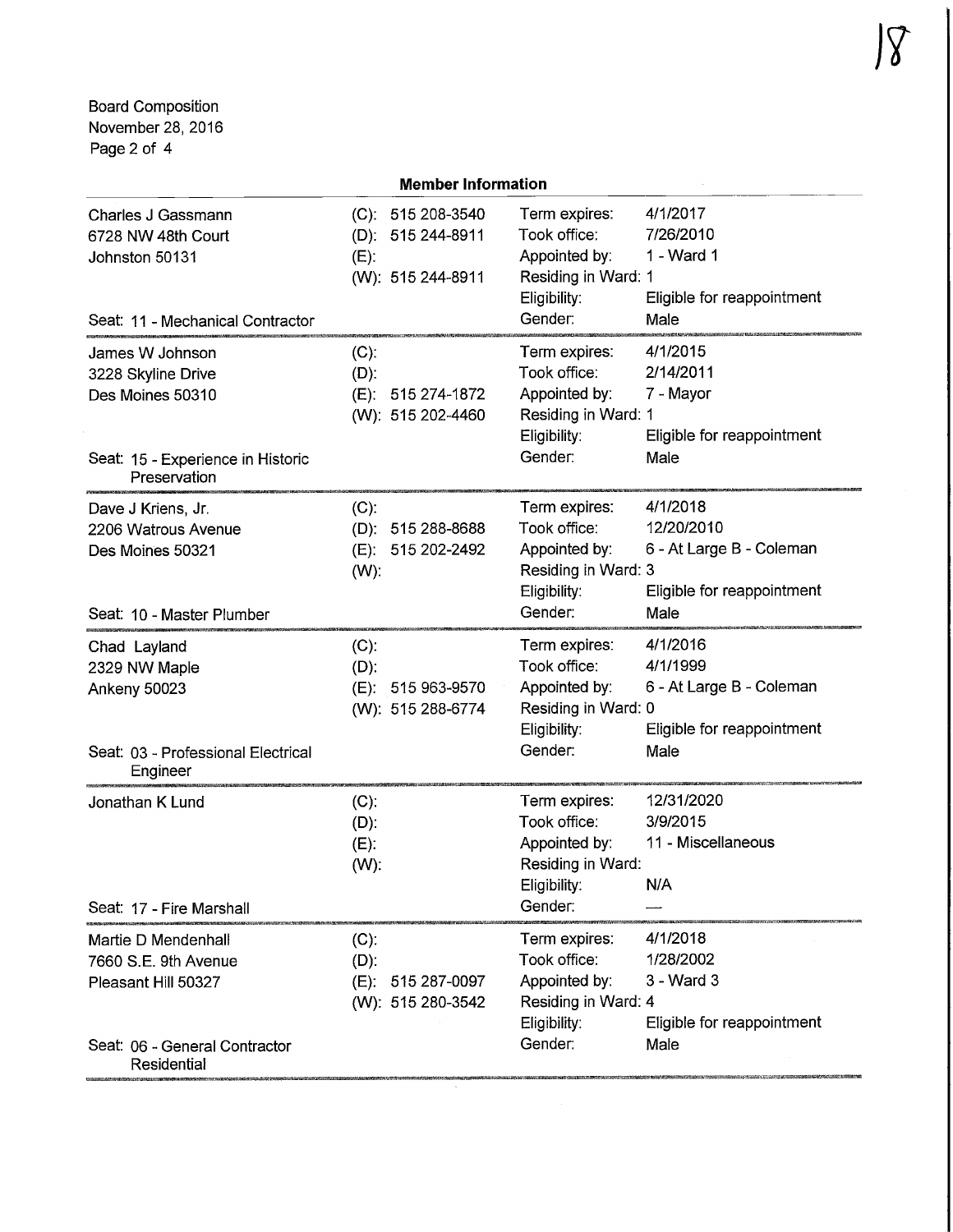Board Composition November 28, 2016 Page 3 of 4

| <b>Member Information</b>                                                                                                    |                                                                         |                                                                                                  |                                                                                        |  |
|------------------------------------------------------------------------------------------------------------------------------|-------------------------------------------------------------------------|--------------------------------------------------------------------------------------------------|----------------------------------------------------------------------------------------|--|
| Christopher Missel<br>1540 Germania Drive<br>Des Moines 50311<br>Seat: 05 - General Contractor                               | (C): 515 418-7193<br>$(D): 515243-0156$<br>$(E)$ :<br>$(W)$ :           | Term expires:<br>Took office:<br>Appointed by:<br>Residing in Ward: 1<br>Eligibility:<br>Gender: | 4/1/2019<br>4/11/2016<br>2 - Ward 2<br>Eligible for reappointment<br>Male              |  |
| Commercial<br><b>Blake O'Brien</b><br>4036 42nd Street<br>Des Moines 50310<br>Seat: 04 - Professional Engineer<br>Mechanical | (C): 515 408-3711<br>(D): 515 334-4335<br>$(E)$ :<br>$(W)$ :            | Term expires:<br>Took office:<br>Appointed by:<br>Residing in Ward: 1<br>Eligibility:<br>Gender: | 4/1/2019<br>2/8/2016<br>1 - Ward 1<br>Eligible for reappointment<br>Male               |  |
| Melvin D Shivvers<br>645 46th St<br>Des Moines 50312<br>Seat: 01 - Architect                                                 | $(C)$ :<br>$(D)$ :<br>(E): 515 277-5082<br>(W): 515 277-5082            | Term expires:<br>Took office:<br>Appointed by:<br>Residing in Ward: 3<br>Eligibility:<br>Gender: | 4/1/2010<br>1/22/2000<br>7 - Mayor<br>Eligible for reappointment<br>Male               |  |
| Donald Stockton<br>7601 NW 99th Court<br>Johnston 50131<br>Seat: 07 - Master Electrician                                     | $(C): 515669-0303$<br>(D): 515 288-6774<br>$(E)$ :<br>(W): 515 288-6774 | Term expires:<br>Took office:<br>Appointed by:<br>Residing in Ward:<br>Eligibility:<br>Gender:   | 4/1/2018<br>7/28/2014<br>4 - Ward 4<br>Eligible for reappointment<br>Male              |  |
| Jon S Thyberg<br>841 41<br>Des Moines 50312<br>Seat: 09 - Journeyman Plumber                                                 | $(C)$ :<br>$(D)$ :<br>515 279-7448<br>$(E)$ :<br>(W): 515 697-3550      | Term expires:<br>Took office:<br>Appointed by:<br>Residing in Ward: 3<br>Eligibility:<br>Gender: | 4/1/2009<br>12/22/2003<br>5 - At Large A - Moore<br>Eligible for reappointment<br>Male |  |
| Randy J Tinker<br>4134 50th Street<br>Des Moines 50310<br>Seat: 02 - Professional Engineer                                   | $(C)$ :<br>$(D)$ :<br>$(E)$ :<br>515 270-6262<br>(W): 515 270-6262      | Term expires:<br>Took office:<br>Appointed by:<br>Residing in Ward: 1<br>Eligibility:<br>Gender: | 4/1/2007<br>8/8/2005<br>5 - At Large A - Moore<br>Eligible for reappointment<br>Male   |  |
| <b>Structural or Construction</b>                                                                                            |                                                                         |                                                                                                  |                                                                                        |  |